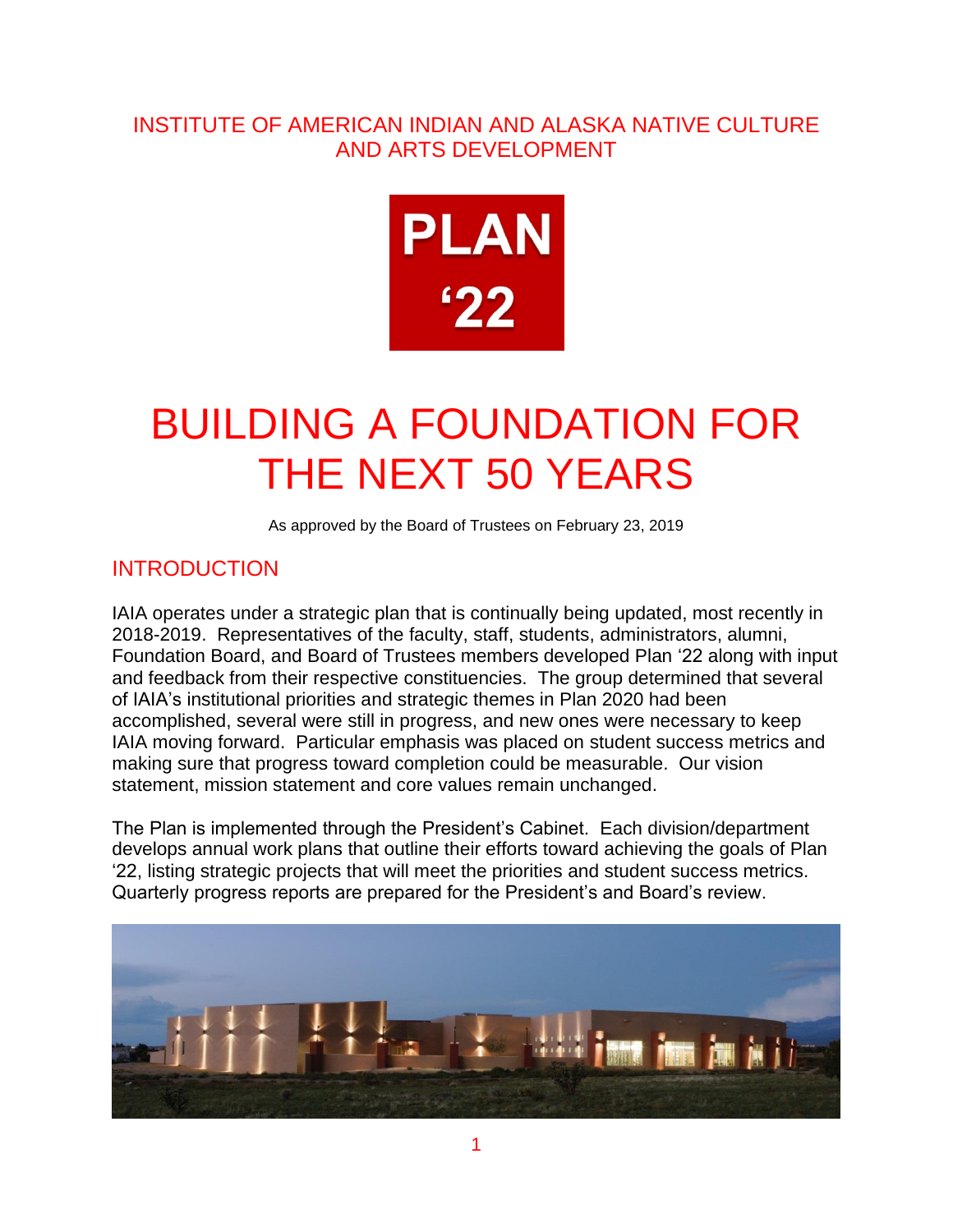#### HISTORY OF IAIA

The Institute of American Indian Arts was established in 1962 during the administration of President John F. Kennedy and opened on the campus of the Indian School in Santa Fe, New Mexico. Under the leadership of Dr. George Boyce, Lloyd Kiva New, and others, the Institute embodied a bold and innovative approach to arts education. Many of the fourthousand students who have since attended



IAIA have gone on to earn recognition as acclaimed artists, writers, educators, and leaders in their professions.

In 1975 IAIA became a two-year college offering degrees in studio arts, creative writing, and museum studies. It was accredited in 1984 by the Commission on Institutions of Higher Learning of the North Central Association of Colleges and Schools (now the Higher Learning Commission) and by the National Association of Schools of Art and Design (NASAD). IAIA was subsequently accredited in 2001 to award baccalaureate degrees as a four-year college. Today IAIA offers both two- and four-year degrees in Cinematic Arts and Technology, Creative Writing, Indigenous Liberal Studies, Museum Studies, Performing Arts, and Studio Arts and an MFA in Creative Writing.

In 1986 Congress established IAIA as the Institute of American Indian and Alaska Native Culture and Arts Development. IAIA thus became one of only three congressionally chartered colleges, and the only national center of research, training, and scholarship for Native Americans devoted solely to American Indian and Alaska Native arts and culture, recognized by Congress as "our only native art form and cultural heritage."

In 1992 IAIA relocated the IAIA Museum of Contemporary Native Art to downtown Santa Fe. As the nation's leading exhibition facility for contemporary art by Indigenous artists, the Museum also curates the National Collection of Contemporary Native Art. The Museum underwent an extensive renovation in 2004 and in mid-2005 reopened as a dynamic setting for exhibitions, educational programs, and cross-cultural dialogue.



In 2000 the Institute's academic campus moved to its permanent home on 140 acres just south of Santa Fe. Today the campus consists of a welcome center, performing arts and fitness center, library, academic center, residence hall, family housing, a science and technology building, a sculpture and foundry complex, and a conference and cultural learning center.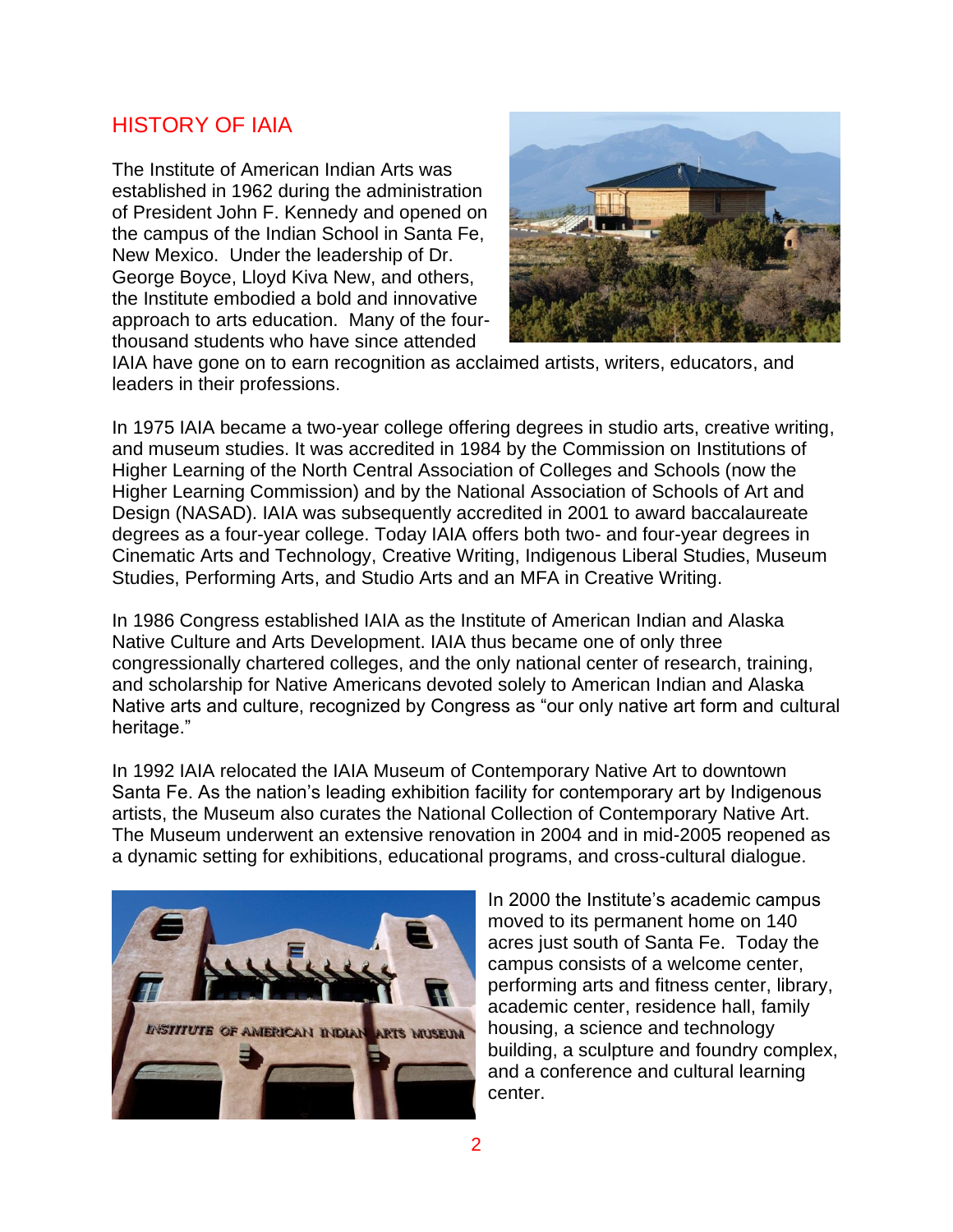# OUR VISION

To be the premier educational institution for Native arts and cultures

# OUR MISSION STATEMENT

To empower creativity and leadership in Native arts and cultures through higher education, lifelong learning and outreach

# OUR MISSION OBJECTIVES

Improve student success Strengthen academic programs Build college community Ensure a safe community Advance contemporary Native arts and culture Build institutional capacity for growth

# OUR CORE VALUES

**Collaboration** Joining together for student success

#### **Excellence**

Upholding high standards for students, faculty and staff

#### **Creativity**

Encouraging fearless expression in art and life

#### **Respect**

Fostering an understanding of cultures, perspectives and identities

#### **Integrity**

Demanding honesty, accountability and responsibility to one's community, oneself and the world at large

# **Sustainability**

Being effective stewards of IAIA's financial, human, physical, and natural resources in ways that minimize impact on the environment and ensure the future viability of IAIA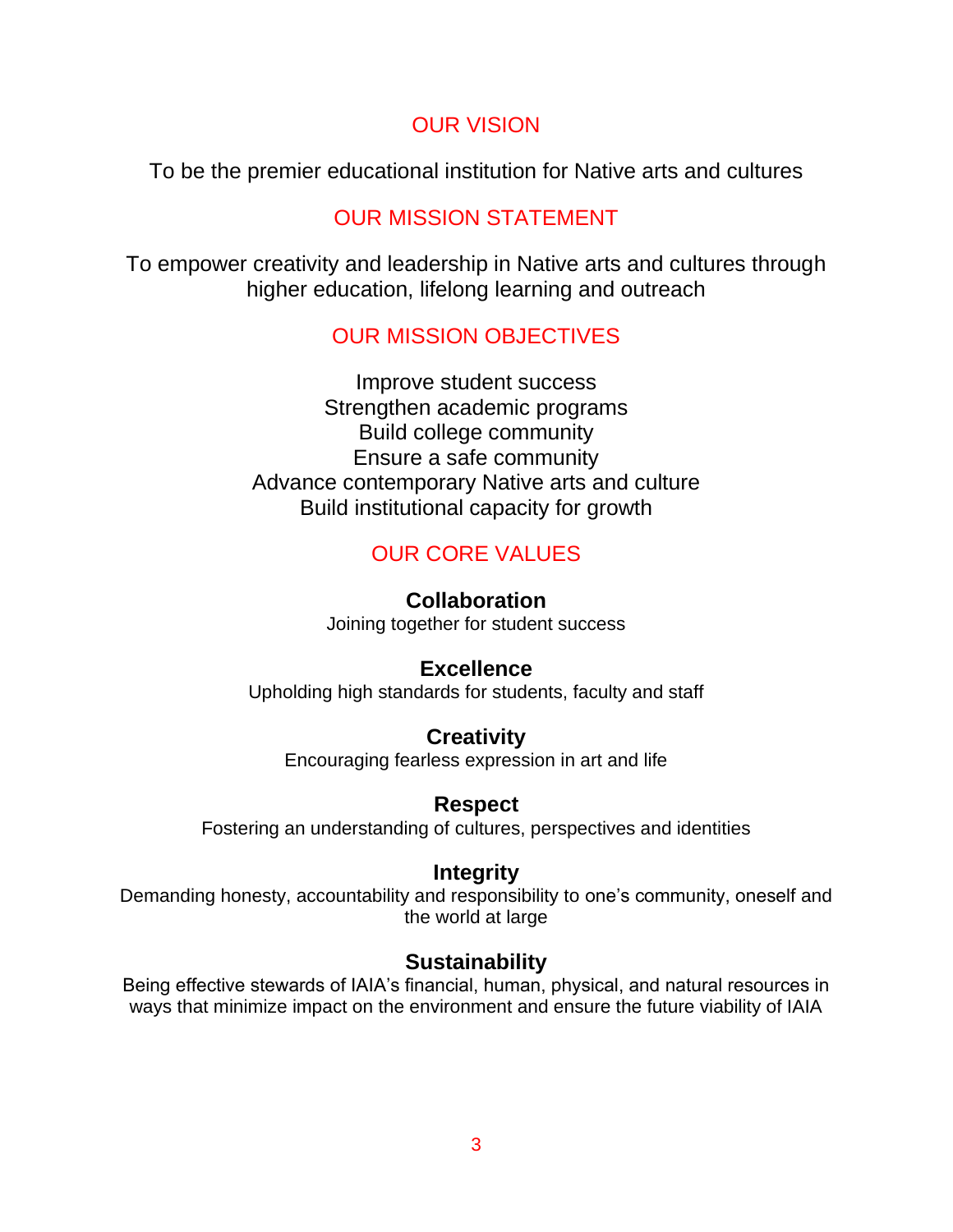# MISSION OBJECTIVES AND INSTITUTIONAL PRIORITIES

#### **I. Improve student success**

- A. Increase resources for students
- B. Improve retention and completion
- C. Develop student leadership skills
- D. Promote involvement of all stakeholders in student success

## **II. Strengthen academic programs**

- A. Raise academic and studio standards
- B. Expand state of the art technology in academic programs
- C. Improve student skills in business and marketing
- D. Expand interdepartmental engagement in the academic programs
- E. Foster indigenous identity, knowledge, and practice

# **III. Build college community**

- A. Promote community environmental engagement
- B. Identify and deliver effective institutional communication
- C. Strengthen alumni involvement

# **IV. Ensure a safe community**

- A. Promote health, wellness, and safety
- B. Strengthen Title IX programs and processes
- C. Engage the community in addressing safety concerns
- D. Develop educational and training programs to promote safety on campus and at the Museum

# **V. Advance contemporary Native arts and cultures**

- A. Continue to refine and implement indigenous assessment
- B. Consider developing a Native Research Center
- C. Advance scholarship and dialogue on indigenous arts and culture
- D. Increase internship and apprenticeship opportunities
- E. Strengthen the connection between the College, its Museum, Tribes, and the Santa Fe community
- F. Invest in professional development for faculty and staff

# **VI. Build institutional capacity for growth**

- A. Ensure long-term sustainability and financial security
- B. Implement a marketing and communication plan to brand and promote IAIA